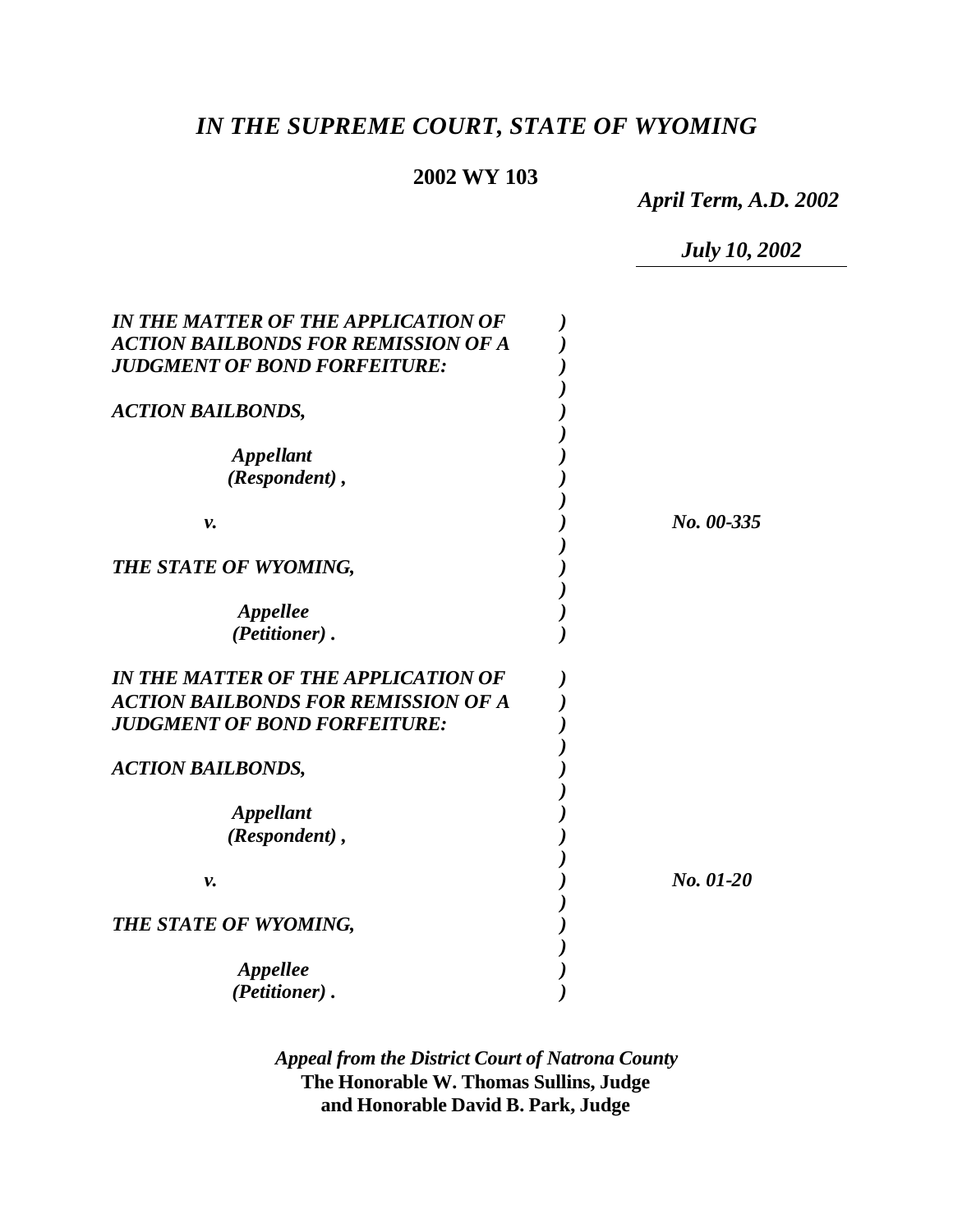## *Representing Appellant:*

Rick L. Koehmstedt of Schwartz, Bon, Walker & Studer, Casper, WY. Argument by Mr. Koehmstedt.

## *Representing Appellee:*

Gay Woodhouse, Attorney General; Paul S. Rehurek, Deputy Attorney General; D. Michael Pauling, Senior Assistant Attorney General; and P. Olen Snider, Jr., Senior Assistant Attorney General. Argument by Mr. Snider.

## Before **HILL, C.J.,** and **GOLDEN, LEHMAN,**\* **KITE,** and **VOIGT, JJ.**

**LEHMAN, J.**, delivered the opinion of the court. **VOIGT, J.**, filed a dissenting opinion in which **KITE, J.**, joined.

\*Chief Justice at time of oral argument.

**NOTICE:** *This opinion is subject to formal revision before publication in Pacific Reporter Third. Readers are requested to notify the Clerk of the Supreme Court, Supreme Court Building, Cheyenne, Wyoming 82002 of any typographical or other formal error s in order that corrections may be made before final publication in the permanent volume.*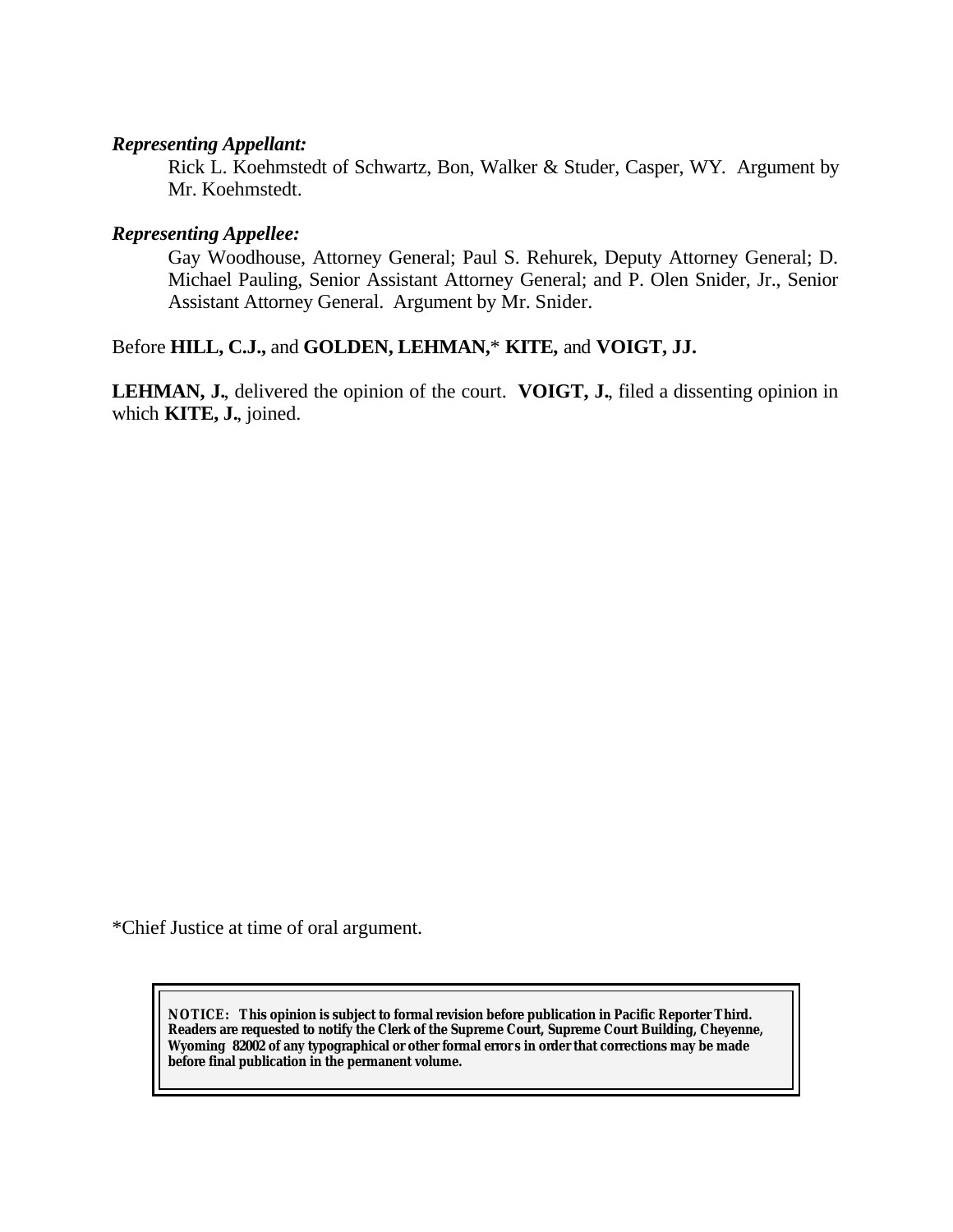#### **LEHMAN, Justice.**

l

[ $[$ [1] This is a consolidated appeal from the partial forfeiture of two surety bonds.<sup>1</sup> We reverse, in part, and remand with directions, in part.

### *ISSUES*

[¶2] Appellant, Action Bailbonds (Action), sets forth the following issues:

A. Whether in Case No. 00-335 the district court erred when it forfeited a portion of the surety bond posted by appellant Action Bailbonds[.]

1. Did the district court err by forfeiting a portion of the surety bond for violation of bond condition which was not related to court appearance, contrary to the Wyoming Rules of Criminal Procedure?

2. Did the district court err by forfeiting a portion of the surety bond for violation of bond condition which was not related to court appearance, contrary to the clear and unambiguous language of the surety bond?

B. Whether in Case No. 01-20 the district court abused its discretion by forfeiting a portion of the surety bond posted by appellant Action Bailbonds[.]

Appellee, State of Wyoming (State), enumerates the issues as follows:

1. Has the appellant properly and lawfully invoked the appellate jurisdiction of this court?

2. Did the district court patently abuse its discretion in partially granting the appellant's motions to set aside the bond forfeitures?

<sup>1</sup> Case No. 00-335 (Daugherty case) deals with those facts surrounding a surety bond issued on behalf of Raney Ray Daugherty while Case No. 01-20 (Moore case) is concerned with those circumstances surrounding a surety bond posted for Jimmie Dean Moore.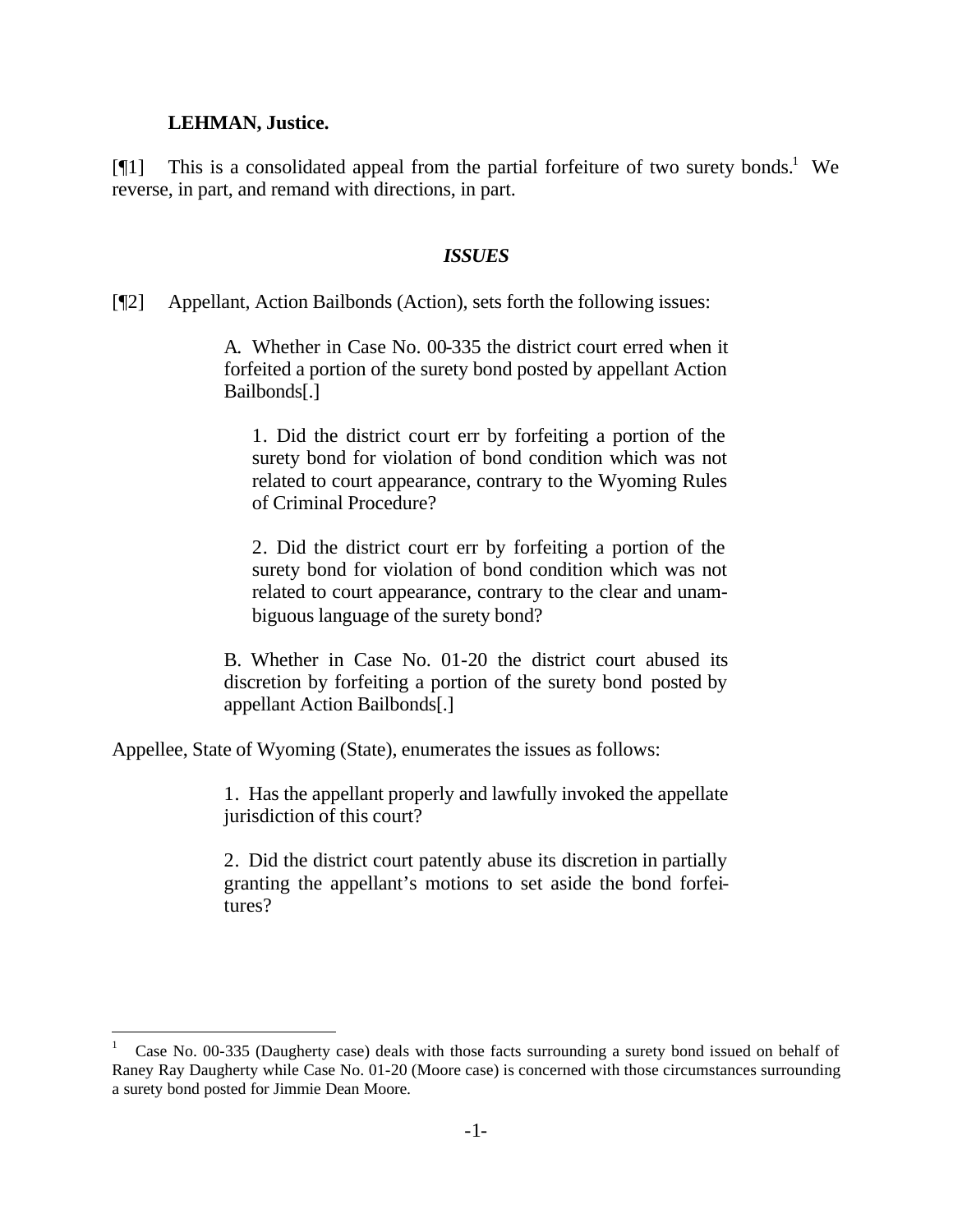## *FACTS*

[¶3] In the Daugherty case, Action posted a surety bond on behalf of Daugherty. As a condition of this bond, Daugherty was ordered to report to the Day Reporting Center of Casper, Inc. However, Daugherty did not report to this facility as required. Based on this failure, the State filed a motion to forfeit the surety bond, with the district court partially granting that motion. Ultimately, an order was entered by the district court declaring a forfeiture of \$500.00 of the surety bond posted.

[¶4] In the Moore case, Action also submitted a surety bond for Moore. Moore then failed to appear at his sentencing hearing, and the district court entered an order forfeiting that surety bond. Action filed a motion to set aside the surety bond forfeiture. Upon review, the district court partially granted that motion and set aside \$1,500.00 of the \$5,000.00 surety bond forfeiture. Accordingly, the district court entered an order declaring a forfeiture of \$3,500.00 of the surety bond posted.

#### *STANDARD OF REVIEW*

[¶5] We recognized in the case of *Northwest Bail Bonds v. State*, 2002 WY 102, ¶6, \_\_ P.3d \_\_, ¶6 (Wyo. 2002):

> An appellate court will not interfere with a trial court's discretionary rulings absent a clear abuse of discretion. *Semler v. Semler*, 924 P.2d 422, 424 (Wyo. 1996). This general rule applies to decisions on motions to set aside a bond forfeiture. "[T]he decision to grant or deny a remission is a discretionary one that will only be overturned on appeal for a patent abuse of discretion amounting to arbitrary and capricious action." *Application of Allied Fidelity Ins. Co.*, 664 P.2d 1322, 1325 (Wyo. 1983). Assessing whether there has been an abuse of discretion involves determining whether the evidence was sufficient to support the district court's decision. *Basolo v. Basolo*, 907 P.2d 348, 353 (Wyo. 1995). One factor in that assessment is whether the district court's "conclusions [were] drawn from objective criteria." *Mintle v. Mintle*, 764 P.2d 255, 257 (Wyo. 1988) (quoting *Martin v. State*, 720 P.2d 894, 897 (Wyo. 1986)). The burden is upon the appellant to show an abuse of discretion. *Blake v. State*, 933 P.2d 474, 477 (Wyo. 1997).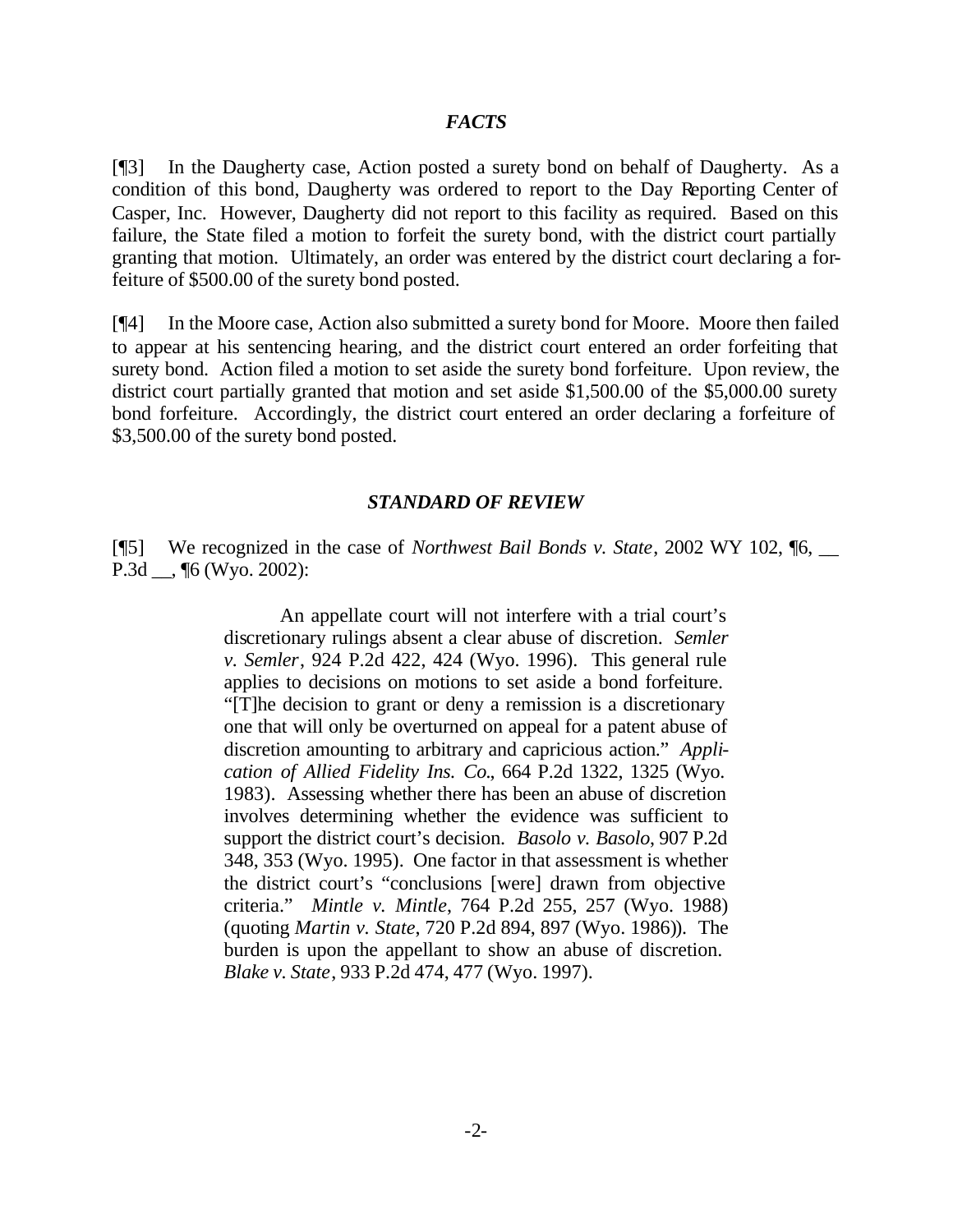## *DISCUSSION*

#### *Real Party In Interest*

l

[¶6] The State, for the first time on appeal, argues that Action is not a real party in interest and, as such, cannot lawfully invoke this court's appellate jurisdiction. Specifically, the State proffers this argument contending that because Action purports to be acting in these consolidated appeals as an agent for Amwest Surety Insurance Company, it does not have appropriate standing before this court since Action, as solely a trade name, is not recognized as a legally cognizable person and does not have a sufficient stake in this litigation. Further, the State argues that an insurance agent may not commence or maintain an appeal on behalf of its insurance company principal. Finally, the State argues that while either Amwest Surety Insurance Company or Jeanine Beagle<sup>2</sup> may be real parties in interest, neither have appropriately filed a notice of appeal and are barred from now entering this matter. We do not agree.

[¶7] Wyoming Rules of Civil Procedure 17(a) states:

*Real party in interest.*—Every action shall be prosecuted in the name of the real party in interest. An executor, administrator, guardian, bailee, trustee of an express trust, a party with whom or in whose name a contract has been made for the benefit of another, or a party authorized by statute may sue in that person's own name without joining the party for whose benefit the action is brought .. . . No action shall be dismissed on the ground that it is not prosecuted in the name of the real party in interest until a reasonable time has been allowed after objection for ratification of commencement of the action by, or joinder or substitution of, the real party in interest; and such ratification, joinder, or substitution shall have the same effect as if the action has been commenced in the name of the real party in interest.

[¶8] It has also long been recognized that where an objection in the trial court that a party is not the real party in interest is not timely voiced, such delay constitutes a waiver of any objection on that ground. *Gifford-Hill-Western, Inc. v. Anderson*, 496 P.2d 501, 502 (Wyo. 1972). Moreover, it has also been recognized by this court that pursuant to W.R.C.P. 9 and 17 whether a plaintiff is a real party in interest should be submitted as an affirmative defense particularly considering the rights of ratification, joinder, or substitution provided in Rule 17 and cannot be presented for the first time on appeal. *Cockreham v. Wyoming Production Credit Ass'n*, 743 P.2d 869, 873-74 (Wyo. 1987).

<sup>2</sup> Ms. Beagle apparently operates Action Bail Bonds as either a sole proprietorship or under a fictitious name while being personally registered as an agent for Amwest Surety Insurance Company for fidelity and surety lines of insurance with the State of Wyoming Department of Insurance.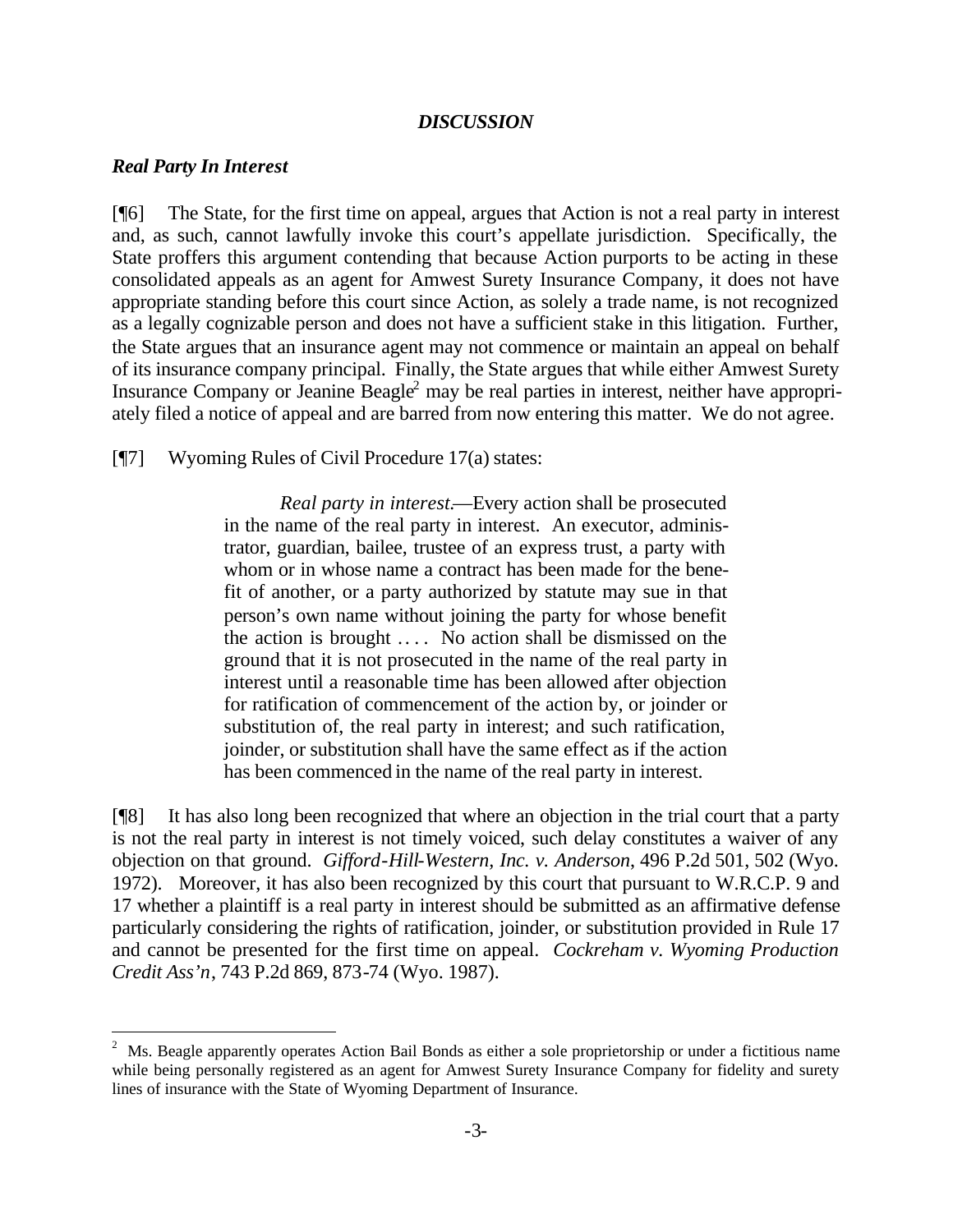[¶9] In addition, it is aptly pointed out by Action in its reply brief, that the State has accepted Action as a proper party to contract with as a surety on both bonds which are the subject of this consolidated matter and that Action was directly ordered by the court to forfeit partial amounts of the surety bonds involved. Finally, both of the notices of appeal in these cases state clearly that Action is the party appealing these matters and that it posted both bonds involved. Therefore, Action has a clear stake in the outcome of this action. Accordingly, we hold that the State has waived any objection concerning whether Action is a real party in interest in this matter.

## *Daugherty Forfeiture Issues*

[¶10] Action contends that the Wyoming Rules of Criminal Procedure do not allow for the forfeiture of bond for a violation of a bond condition which is not related to court appearance. In particular, Action argues an internal conflict exists within the Wyoming Rules of Criminal Procedure since Rule 46 mandatorily requires the forfeiture of a bond upon breach of any bond condition while Rule 46.4 provides for a bond forfeiture solely if a person fails to appear with any other violation of the conditions of bond allowing a court, in its discretion, to only revoke the bond. As such, Action asserts it was improper for the district court to order a partial forfeiture of the surety bond posted on behalf of Daugherty on the basis that he failed to report to the Day Reporting Center of Casper, Inc. as required. We agree.

[¶11] Wyoming Rules of Criminal Procedure 46(f) states as follows:

(f) *Forfeiture of bail.—*

(1) Declaration.—If there is a breach of condition of a bond, the court shall declare a forfeiture of the bail.

(2) Setting Aside.—The court may direct that a forfeiture be set aside in whole or in part, upon such conditions as the court may impose, if a person released upon execution of an appearance bond with a surety is subsequently surrendered by the surety into custody or if it otherwise appears that justice does not require the forfeiture.

Further, W.R.Cr.P. 46.4 provides:

## **Sanctions for failure to appear or for violation of release order.**

(a) *Failure to appear.*—Whoever having been released under Rule 46 through 46.4 knowingly fails to appear before a court as required by the conditions of release, or fails to surrender for service of sentence pursuant to a court order may be punished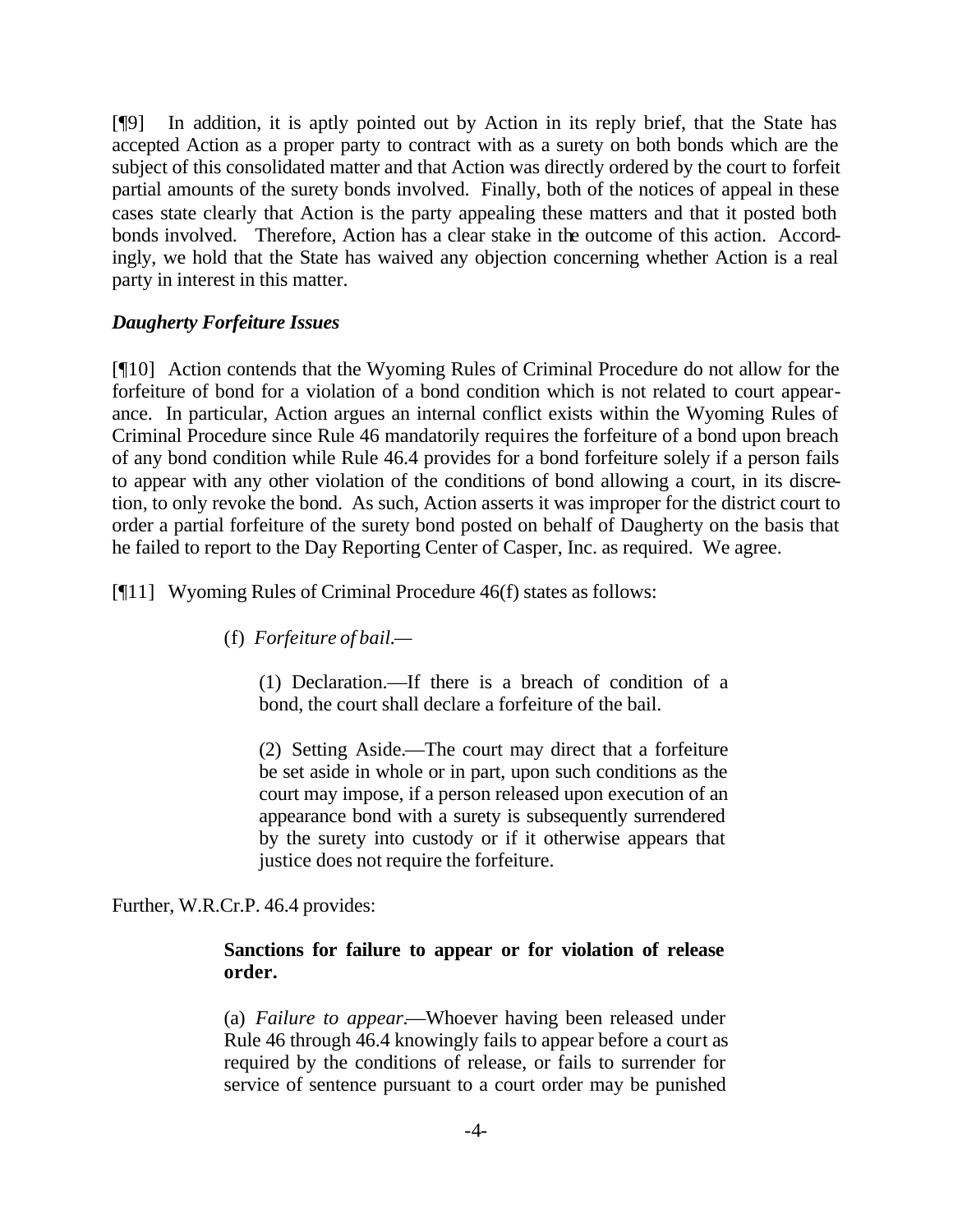for contempt. It is an affirmative defense to a prosecution under this section that uncontrollable circumstances prevented the person from appearing or surrendering, and that the person did not contribute to the creation of such circumstances in reckless disregard of the requirement to appear or surrender, and that the person appeared or surrendered as soon as such circumstances ceased to exist.

(b) *Declaration of forfeiture.*—If a person fails to appear before a court as required and the person executed an appearance bond, the judicial officer may regardless of whether the person has been charged with an offense under this rule, declare any property designated pursuant to 46.1 to be forfeited to the State of Wyoming.

(c) *Violation of release condition*.—A person who has been released under 46.1, 46.2 or Rule 46.3 and who has violated a condition of that release, is subject to a revocation of release and a prosecution for contempt of court.

[¶12] Upon our review of the language found in the Wyoming Rules of Criminal Procedure, we conclude that two separate and distinct interpretations may be reached. Under Rule 46, it is mandatory for a court to determine that bond is forfeited for any breach of the conditions of bond. However, pursuant to Rule 46.4(b) and (c), a court may forfeit bond and/or revoke bond if a person fails to appear and is relegated, if it so desires, to only revoke bond if any other condition of bond is violated. Accordingly, we find that inconsistency exists between these rules.

[¶13] Recognizing this inconsistency, we hold that the Wyoming Rules of Criminal Procedure in effect at the time of this action must be construed to only allow a court to revoke bond upon violation of any condition of bond not related to appearance. Indeed, we cannot support any other conclusion upon considering the applicable rules *in pari materia* and in an effort to apply their contrary provisions while at the same time attempting to construe them in harmony and not allow any part to be rendered superfluous or meaningless.

[¶14] This court has recently amended, effective September 1, 2001, W.R.Cr.P. 46.4(b) to read as follows:

> If a person fails to appear before a court as required, or *fails to comply with any condition set by the court pursuant to Rule 46.1(c)* and the person executed an appearance bond, the judicial officer may, regardless of whether the person has been charged with an offense under this rule, declare any property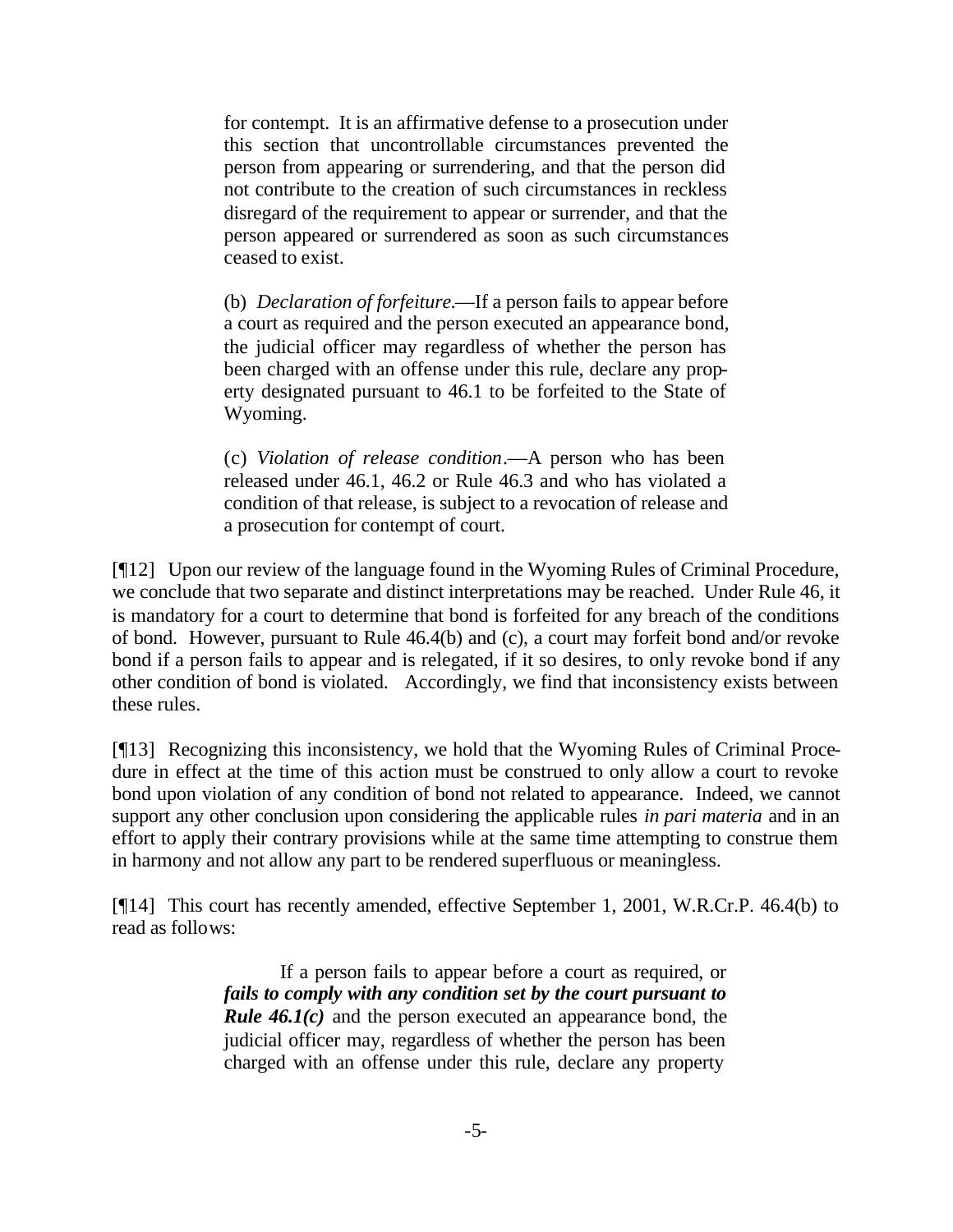designated pursuant to 46.1 to be forfeited to the State of Wyoming.

(Emphasis added.) This recent amendment to Rule 46.4(b) was made by this court to remedy the inconsistencies set forth above.

[¶15] Moreover, we find that our construction of the applicable rules involved produces a more equitable result as, prior to the amendment to Rule 46.4(b) mentioned above, sureties arguably may not have been adequately put on notice that forfeiture of a bond could result from the violation of any bond condition outside the requirement that a defendant appear before the court when so directed. This result is also consistent with the long established legal adage that the law abhors a forfeiture. *Walker v. Graham*, 706 P.2d 278, 281-82 (Wyo. 1985).

[¶16] Accordingly, we hold that the district court abused its discretion when it entered its order declaring a forfeiture of \$500.00 of the surety bond posted since, under the law then in force, the district court could only revoke the bond posted with respect to the violation of Daugherty in not reporting to the Day Reporting Center of Casper, Inc. a condition of bond not related to appearance before the court. $3$ 

# *Moore Forfeiture Issues*

l

[¶17] Action contends that under the established law with respect to forfeiture of bonds, the district court abused its discretion when it refused to set aside the entire amount of the bond forfeiture ordered with respect to Moore. As we stated in the case of *Northwest Bail Bonds*, ¶8:

> It is important to note the procedural context of a contested bond forfeiture. W.R.Cr.P. 46(f)(1) provides that "[i]f there is a breach of condition of a bond, the court *shall* declare a forfeiture of the bail." (Emphasis added.) Use of the word "shall" indicates that this decision is mandatory rather than discretionary. *LePage v. State, Dep't of Health*, 2001 WY 26, ¶¶11, 12, 18 P.3d 1177, ¶¶11, 12 (Wyo. 2001). The bail must be forfeited. The discretion of the district court is exercised under W.R.Cr.P. 46(f)(2):

> > The court may direct that a forfeiture be set aside in whole or in part, upon such conditions as the court may impose, if a person released upon execution of an appearance bond with a surety is subsequently surren-

<sup>3</sup> We do not address any contract related arguments made by Action on appeal as our above holding renders any discussion on such issues moot.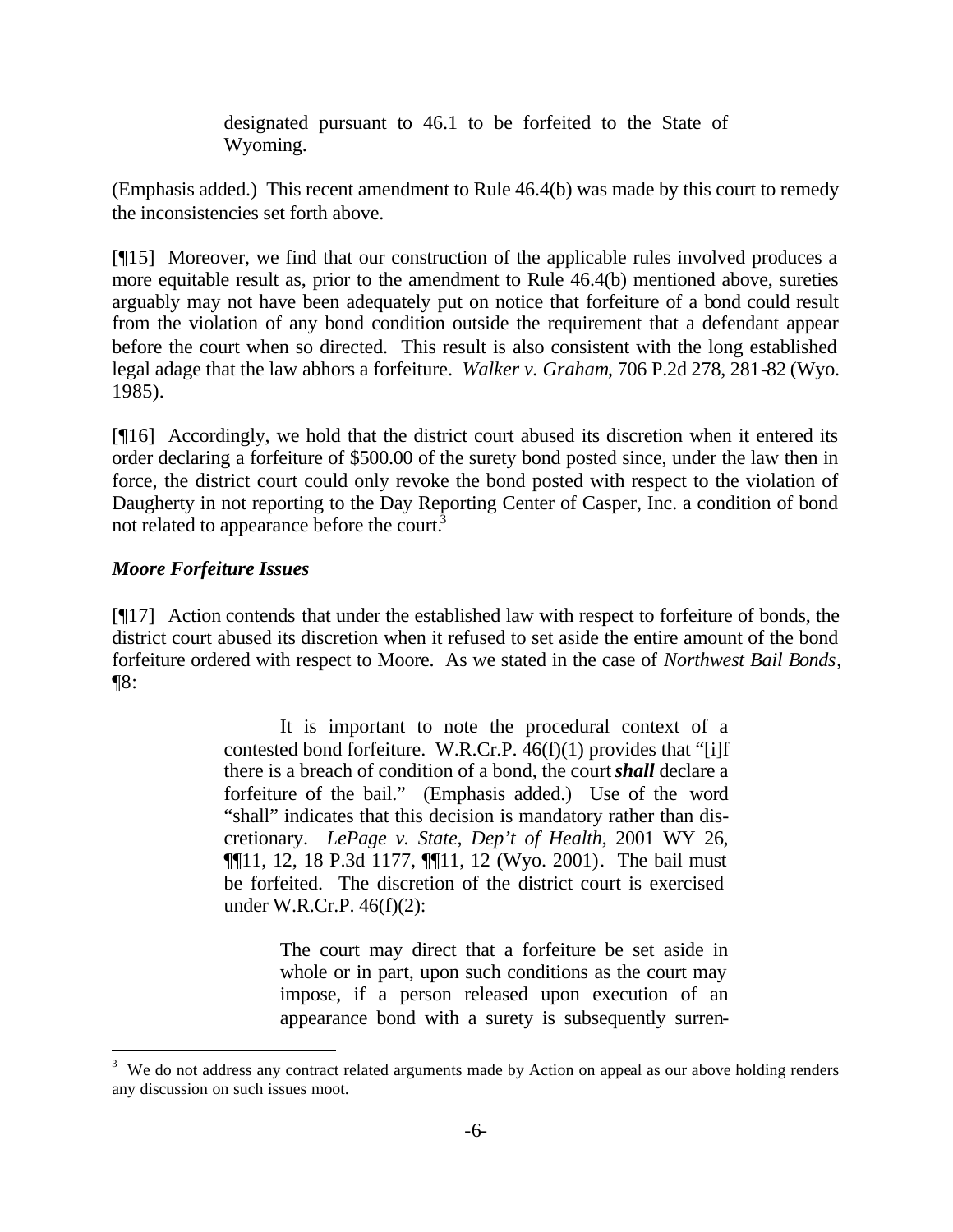dered by the surety into custody or if it otherwise appears that justice does not require the forfeiture.

These rules being structured as they are, the issue comes to the district court not by way of a motion from the State to forfeit the bail, but by way of a motion from the appellant to set aside the forfeiture. The intent and effect of this structure is to place the burden on the surety to show why the forfeiture should be set aside. *State v. Martinez-Gonzales*, 701 P.2d 8, 10 (Ariz.App. 1985); *Bob Cole Bonding v. State*, 13 S.W.3d 147, 149 (Ark. 2000); *State v. Hedrick*, 514 S.E.2d 397, 403 (W.Va. 1999).

[¶18] Having set forth the context of a bond forfeiture review, we must also look at the applicable criteria that must be considered and applied by a court when considering a motion from a surety to set aside forfeiture of a bond. Again, we recognized in the case of *Northwest Bail Bonds*, ¶9:

> *Application of Allied Fidelity Ins. Co.* [664 P.2d 1322 (Wyo. 1983)] recited both general principles and specific factors that a judge should consider when faced with a motion to set aside a bail bond forfeiture. The general principles include:

> > The purpose of a bail bond is not punitive. Its object is not to enrich the government or punish the defendant. Nor can it be used "as a balm to soothe the disappointment resulting from the inability to punish and rehabilitate." . . . "Neither frustration nor its kinsman vindictiveness should be of weight in tipping the scales by which the elements of the court's decision is weighed."

*Application of Allied Fidelity Ins. Co.*, 664 P.2d at 1325-26 (quoting *United States v. Parr*, 594 F.2d 440, 444  $(5<sup>th</sup>$  Cir. 1979)).

[¶19] We also for some time now have established that a court must consider and apply certain factors in such instances. These factors were initially set forth in the case of *Application of Allied Fidelity Ins. Co.* Specifically, the district court must consider:

1. The willfulness of the defendant's breach of conditions;

2. The reasonable relationship between the forfeiture ordered and the cost and inconvenience to the government of regaining custody of the defendant;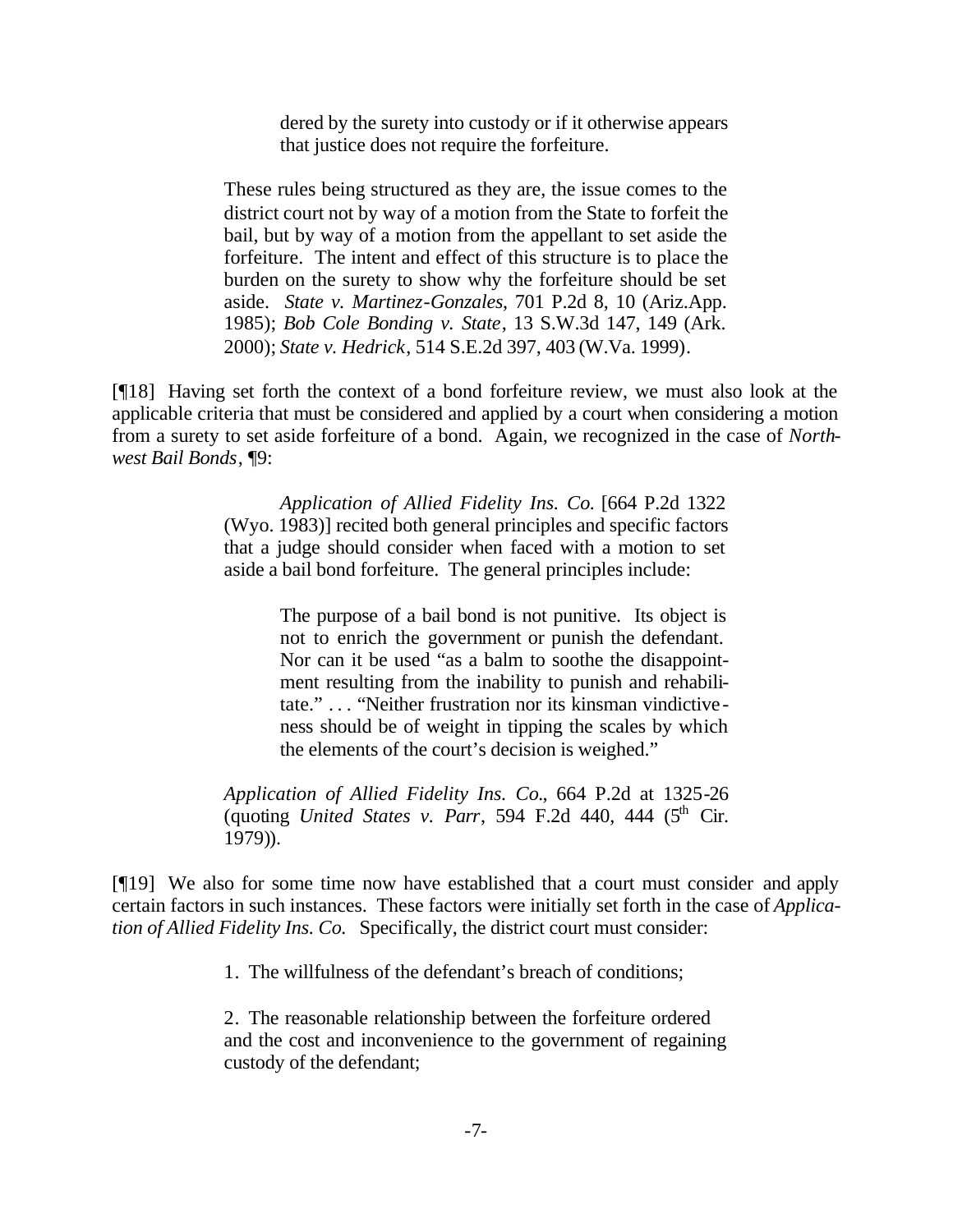3. The participation of the surety in apprehending the defendant;

4. The cost, inconvenience and prejudice suffered by the government as a result of the defendant's breach;

5. The amount of delay caused by the defendant's default and the stage of the proceedings at the time of the disappearance;

6. The public interest and necessity of effectuating the appearance of the defendant; and

7. Any explanation or mitigating factors presented by the defendant.

*Application of Allied Fidelity Ins. Co.*, at 1325-26 (citing *United States v. Castaldo*, 667 F.2d 20, 21 (9th Cir. 1981), *cert. denied* 456 U.S. 978, 102 S.Ct. 2245, 72 L.Ed.2d 853 (1982), and *United States v. Parr*, 594 F.2d 440, 444 (5<sup>th</sup> Cir. 1979)).

[¶20] In reviewing whether an abuse of discretion has occurred, we must make an in depth review of the record before us. If the record is not adequate for us to make such a review, we may remand the matter back for further proceedings and the development of the bases used by the court for its determination. *Frankel v. Board of County Comm'rs of Teton County*, 2002 WY 13, ¶12, 39 P.3d 420, ¶12 (Wyo. 2002); *Gillis v. F & A Enterprises*, 813 P.2d 1304, 1308 (Wyo. 1991); *Board of County Comm'rs of Teton County v. Teton County Youth Servs., Inc.*, 652 P.2d 400, 411-14 (Wyo. 1982).

[¶21] Our review of the record evidences no adequate bases for the ultimate conclusion made by the district court that Action should forfeit \$3,500.00 of the bond posted on behalf of Moore. While the record on appeal does reflect the court was apprised at hearing of the fact that Action took efforts to apprehend Moore and did ultimately return him to the court and a discussion was held during the hearing concerning the delay caused by Moore's breach, the public's interest and necessity of effectuating the appearance of Moore, and proffered explanation or mitigating factors presented as to why Moore failed to appear at the scheduled sentencing hearing, the record is unclear as to whether or not the court did or did not, in actuality, consider each of these factors in making its ultimate determination. Further, while the court did recognize that it needed to consider the cost, inconvenience, and prejudice suffered by the government as a result of Moore's breach, the court only recognized that the government was required to prepare and issue certain paperwork related to Moore's failure to appear and that the government and the court were prepared to proceed with a sen-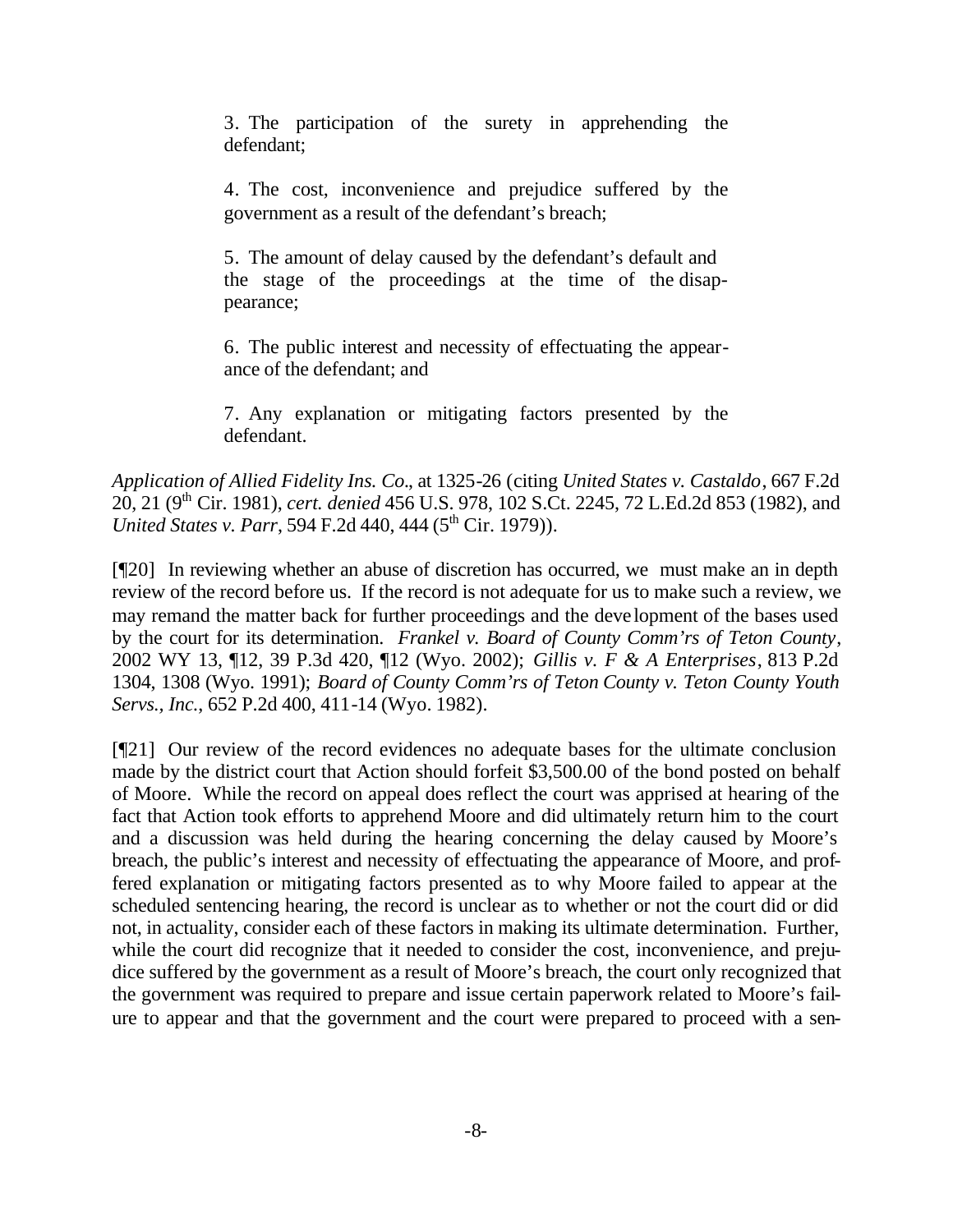tencing hearing when originally scheduled. $4$  No other actual evidence was taken by the court concerning this factor, as the court concluded on its own that these facts were simply too difficult to determine with any precision.

[¶22] Review of the hearing transcript also does not make it clear if the district court considered the willfulness of Moore's breach, the stage of the proceedings at the time of Moore's failure to appear,<sup>5</sup> or the reasonable relationship between the forfeiture ordered and the cost and inconvenience to the government of regaining custody of the defendant. We further note that review of the order entered by the district court setting aside a part of the forfeiture of the bond is of little assistance in our attempted determination as to the required and necessary bases of the court's ruling since it simply indicates that the district court had "considered the respective positions and arguments of the parties" and that Action had surrendered Moore into custody without the aid and assistance of law enforcement or any other agent of the State.

[¶23] Finally, comments made by the district court at the hearing may infer an intention to declare a substantial forfeiture as a lesson to bonding companies. The court stated:

> There's different ways I can look at this. I don't think I can be punitive. At the same time I think that a bond that's going to mean what it intends to mean, that is that there will be a loss of funds for a failure to appear, if it's going to have force and effect in assuring an appearance, it shouldn't always be set aside, allowed to be reinstated for the surrender of the Defendant back into Court.

> In any event, I'm going to set aside \$1,500 of the \$5,000 amount. I am going to require that the remaining \$3,500 be paid to the Court within 14 days from today .

Certainly, while the court recognized that it could not be punitive or base its determination on frustration or vindictiveness as set forth in *Application of Allied Fidelity Ins. Co.*, 664 P.2d at 1325-26 (quoting *United States v. Parr*, 594 F.2d at 444), a thorough basis for the ultimate conclusion must be explained to avoid any inference of the court's motivation.

[¶24] Therefore, we remand this matter back to the district court for further proceedings and the express development of the facts which exist in this case as they relate to each of the

l

<sup>4</sup> Action in its reply brief at fn.6 asserts that the district court holds criminal arraignments and sentencing hearings daily on Tuesday through Friday. Therefore, the government and court personnel would have been present in court regardless of Moore's appearance at the scheduled sentencing hearing. While the record before us does not support these assertions, if this is in fact true, it must be taken into account by the court in making its determination as a part of the required factors noted above.

<sup>5</sup> See fn. 4.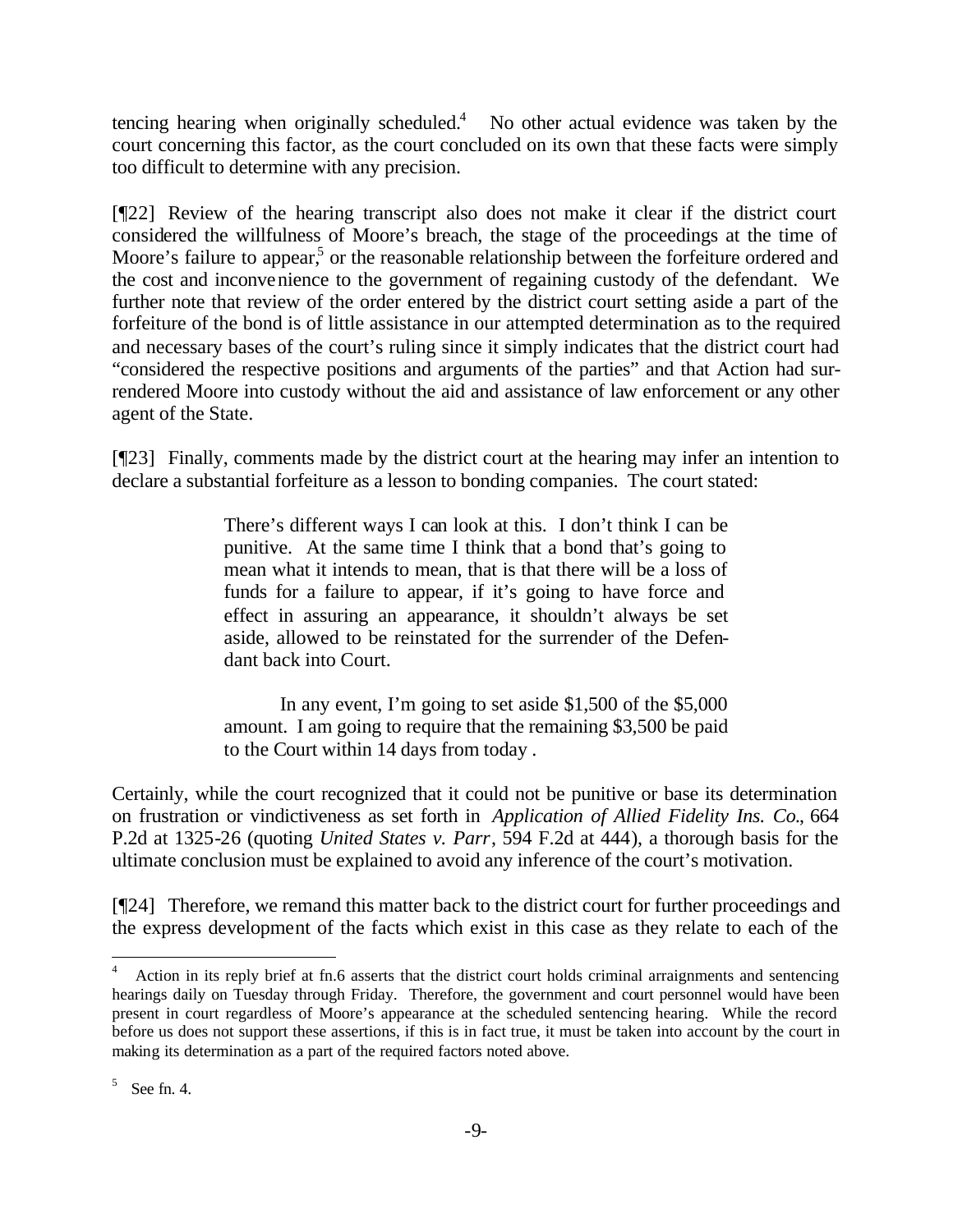factors set forth herein which must be considered when a motion to set aside a bond forfeiture is at issue.

# *CONCLUSION*

[¶25] We reverse the order of the district court in the Daugherty case calling for a forfeiture of the surety bond in the amount of \$500, holding that the district court's only authority, given Daugherty's failure to report for drug testing, to be the revocation of the bond originally issued. Further, with respect to the order of the district court in the Moore case providing for the forfeiture of \$3,500 of the surety bond, we remand such issues back to the district court for further proceedings consistent with this opinion.